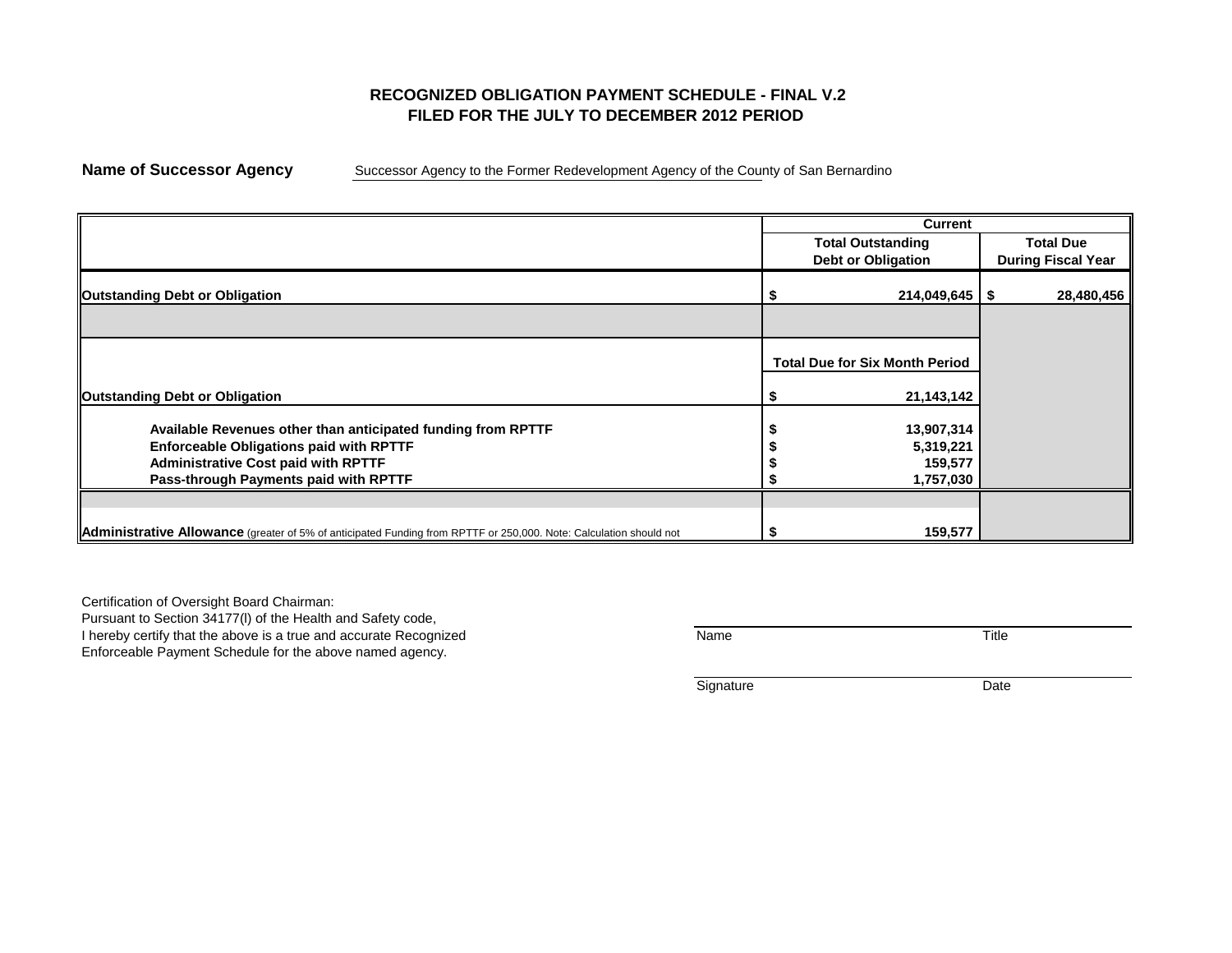Project Area(s) Maintenance All RDA Project Areas

# Name of Redevelopment Agency: Successor Agency to the Former Redevelopment Agency of the County of San Bernardino **FORM A - Redevelopment Property Tax Trust Fund (RPTTF)**

### **RECOGNIZED OBLIGATION PAYMENT SCHEDULE - July 2012 to December 2012 - ROPS Period 2 Per AB 26 - Section 34177 (\*)**

**\*\*\* Funding sources from the successor agency: (For fiscal 2011-12 only, references to RPTTF could also mean tax increment allocated to the Agency prior to February 1, 2012.)** RPTTF - Redevelopment Property Tax Trust Fund **Bonds - Bonds - Bond proceeds Channel Bonds - Bond proceeds** Other - reserves, rents, interest earnings, etc<br>Bonds - Bonds - Bond proceeds **Adminitional Conducts of Adminiti** 

**Admin - Successor Agency Administrative Allowance** 

|                  |                                                 |                        |                                                    |                                                       |                     |                               | <b>Total Due During</b> | $***$        | Payable from the Redevelopment Property Tax Trust Fund (RPTTF) |                           |             |           |                              |                |                  |
|------------------|-------------------------------------------------|------------------------|----------------------------------------------------|-------------------------------------------------------|---------------------|-------------------------------|-------------------------|--------------|----------------------------------------------------------------|---------------------------|-------------|-----------|------------------------------|----------------|------------------|
|                  |                                                 | Contract/Agreement     |                                                    |                                                       |                     | <b>Total Outstanding Debt</b> | <b>Fiscal Year</b>      | Funding      | Payments by month                                              |                           |             |           |                              |                |                  |
|                  | Project Name / Debt Obligation                  | <b>Execution Date</b>  | Payee                                              | Description                                           | <b>Project Area</b> | or Obligation                 | 2012-2013**             | Source       | Jul 2012                                                       | Aug 2012                  | Sep 2012    | Oct 2012  | Nov 2012                     | Dec 2012       | Total            |
|                  | <b>TAX ALLOCATION BONDS</b>                     |                        |                                                    |                                                       |                     |                               |                         |              |                                                                |                           |             |           |                              |                |                  |
|                  | 1) 2005 Series A TAB *                          | 12/13/2005             | Bank of NY                                         | San Sevaine 2005 Series A TABs                        | San Sevaine         | 89,276,040                    | 3,752,588               | <b>RPTTF</b> |                                                                | 2,481,588                 | $\sim$      |           |                              | $\sim$         | 2,481,588        |
|                  | 2) 2010 Series A & B TABs *                     | 11/10/2010             | Bank of NY                                         | San Sevaine 2010 Series A & B TABs                    | San Sevaine         | 88,651,492                    | 2,701,369               | <b>RPTTF</b> |                                                                | 1,436,128                 |             |           |                              |                | 1,436,128        |
|                  | 3) 2010 Series A TABs $*$                       | 10/21/2010             | Bank of NY                                         | Cedar Glen 2010 Series A TABs                         | Cedar Glen          | 9,983,734                     | 382,431                 | <b>RPTTF</b> |                                                                | 236,778                   |             |           |                              |                | 236,778          |
|                  |                                                 |                        |                                                    |                                                       |                     |                               |                         |              |                                                                |                           |             |           |                              |                | $\sim$ $-$       |
|                  |                                                 |                        |                                                    |                                                       |                     |                               |                         |              |                                                                |                           |             |           |                              |                | $\sim 100$       |
|                  | 6) CONSULTING CONTRACTS                         |                        |                                                    |                                                       |                     |                               |                         |              |                                                                |                           |             |           |                              |                |                  |
|                  | 2) Contract for Consulting Services             | 5/3/2005               | HDL Coren & Cone                                   | <b>Financial Consulting</b>                           | All                 | 50,554                        | 40,000                  | <b>RPTTF</b> |                                                                |                           |             |           |                              | 20,000         | 20,000           |
|                  |                                                 |                        |                                                    |                                                       |                     |                               |                         |              |                                                                |                           |             |           |                              |                |                  |
|                  | 3) Contract for Consulting Services             | 11/15/2005             | Hinderliter De Llamas & Assoc Financial Consulting |                                                       | All                 | 31,175                        |                         | <b>RPTTF</b> |                                                                |                           |             |           |                              |                | $\sim$ $-$       |
|                  | 12) Bond Counsel                                |                        | Various                                            | Consulting Support required by Legislation            | All                 | 50,000                        | 50,000                  | <b>RPTTF</b> |                                                                |                           |             | 12,500    | 12,500                       |                | 25,000           |
|                  | Potential Litigation Professional               |                        |                                                    |                                                       |                     |                               |                         |              |                                                                |                           |             |           |                              |                |                  |
|                  | 13) Services                                    |                        | Various                                            | Consulting Support required by Legislation            | All                 | 250,000                       | 50,000                  | <b>RPTTF</b> |                                                                |                           |             |           |                              | 50,000         | 50,000           |
| 14               |                                                 |                        |                                                    |                                                       |                     |                               |                         |              |                                                                |                           |             |           |                              |                | $\sim$ $-$       |
| 15)              | 16) OTHER CONTRACTS                             |                        |                                                    |                                                       |                     |                               |                         |              |                                                                |                           |             |           |                              |                | $\sim$ $-$       |
|                  | 17) Economic Development                        | 1/26/2010              | California Speedway                                | Marketing                                             | San Sevaine         | 175,000                       | 175,000                 | <b>RPTTF</b> |                                                                |                           |             | 175,000   |                              |                | 175,000          |
|                  |                                                 | <b>Budget Approved</b> |                                                    |                                                       |                     |                               |                         |              |                                                                |                           |             |           |                              |                |                  |
|                  | 14) Central Services                            | 6/28/2011              | County of San Bernardino                           | <b>County Services</b>                                | All                 | 23,138                        | 23,138                  | <b>RPTTF</b> | 1,620                                                          | 3,000                     | 3,600       | 2,800     | 3,945                        | 3,525          | 18,490           |
|                  | County Wide Cost Allocation for                 | <b>Budget Approved</b> |                                                    |                                                       |                     |                               |                         |              |                                                                |                           |             |           |                              |                |                  |
|                  | 15) two previous years                          | 6/28/2011              | County of San Bernardino                           | <b>General County Services</b>                        | All                 | 88,148                        | 44,074                  | <b>RPTTF</b> | 11,000                                                         |                           |             | 11,037    |                              |                | 22,037           |
|                  | County of San Bernardino and                    | <b>Budget Approved</b> | County of San Bernardino and                       |                                                       |                     |                               |                         |              |                                                                |                           |             |           |                              |                |                  |
|                  | 16) various others                              | 6/28/2011              | various others                                     | <b>General County Services</b>                        | All                 | 66,300                        | 66,300                  | <b>RPTTF</b> | 5,500                                                          | 5,500                     | 5,500       | 5,500     | 5,500                        | 5,500          | 33,000           |
|                  |                                                 | <b>Budget Approved</b> |                                                    |                                                       |                     |                               |                         |              |                                                                |                           |             |           |                              |                |                  |
|                  | 17) EDA Cost Allocation Obligation              | 6/28/2011              | County of San Bernardino                           | <b>General EDA Support</b>                            | All                 | 83,000                        | 83,000                  | <b>RPTTF</b> | 6,900                                                          | 6,900                     | 6,900       | 6,900     | 6,900                        | 7,000          | 41,500           |
|                  |                                                 |                        | County of San Bernardino,                          |                                                       |                     |                               |                         |              |                                                                |                           |             |           |                              |                |                  |
|                  | 17) San Sevaine Sewer                           | 9/14/2010              | <b>Special Districts</b>                           | San Sevaine Sewer System                              | San Sevaine         | 25,000                        | 25,000                  | <b>RPTTF</b> | 25,000                                                         |                           |             |           |                              |                | 25,000           |
|                  |                                                 |                        |                                                    |                                                       |                     |                               |                         |              |                                                                |                           |             |           |                              |                |                  |
|                  | <b>ASSET MANAGEMENT OBLIGATIONS</b>             |                        |                                                    |                                                       |                     |                               |                         |              |                                                                |                           |             |           |                              |                |                  |
|                  |                                                 | <b>Budget Approved</b> |                                                    |                                                       |                     |                               |                         |              |                                                                |                           |             |           |                              |                |                  |
|                  | 20) Maintenance of Properties                   | 6/28/2011              | Various                                            | Prop Management & Maintenance                         | All                 | 392,570                       | 100,000                 | <b>RPTTF</b> | 12,500                                                         |                           | 12,500      | 12,500    |                              | 12,500         | 50,000           |
|                  |                                                 |                        |                                                    |                                                       |                     |                               |                         |              |                                                                |                           |             |           |                              |                |                  |
|                  | 21) Real Estate Professional Services           |                        | Various                                            | Consulting Support required by Legislation            | All                 | 145,000                       | 60,000                  | <b>RPTTF</b> |                                                                | 10,000                    |             | 10,000    |                              | 10,000         | 30,000           |
| (22)             |                                                 |                        |                                                    |                                                       |                     |                               |                         |              |                                                                |                           |             |           |                              |                | $\sim$ $-$       |
| $\overline{23)}$ |                                                 |                        |                                                    |                                                       |                     |                               |                         |              |                                                                |                           |             |           |                              |                | $\sim$ 100 $\mu$ |
|                  | 24) HOUSING                                     |                        |                                                    |                                                       |                     |                               |                         |              |                                                                |                           |             |           |                              |                | $\sim 10^{-11}$  |
|                  | Rosemary & Iris Housing                         |                        |                                                    |                                                       |                     |                               |                         |              |                                                                |                           |             |           |                              |                |                  |
|                  | 25) Repayment                                   | Required by Law        | San Sevaine Housing Fund                           | Repayment of Loan from Housing (80% to 20% Set-Aside) | San Sevaine         | 2,711,515                     | 2,711,515               | <b>RPTTF</b> |                                                                |                           |             |           |                              |                | $\sim$ $-$       |
| 26)              |                                                 |                        |                                                    |                                                       |                     |                               |                         |              |                                                                |                           |             |           |                              |                | $\sim 100$       |
|                  | 27) PERSONNEL OBLIGATIONS                       |                        |                                                    |                                                       |                     |                               |                         |              |                                                                |                           |             |           |                              |                |                  |
|                  |                                                 | <b>Budget Approved</b> |                                                    |                                                       |                     |                               |                         |              |                                                                |                           |             |           |                              |                |                  |
|                  | 28) Salaries & Benefits Direct                  | 6/28/2011              | Various Employees                                  | Salary & Benefit Costs                                | All                 | 380,420                       | 380,420                 | <b>RPTTF</b> | 16,750                                                         | 16,750                    | 16,750      | 16,750    | 16,750                       | 16,750         | 100,500          |
|                  | 29) Unfunded Retirement Oblig                   |                        | Various                                            | <b>Employee Retirement Costs</b>                      | All                 | 574,200                       | 574,200                 | <b>RPTTF</b> |                                                                |                           |             |           |                              | 574,200        | 574,200          |
| ####             |                                                 |                        |                                                    |                                                       |                     |                               |                         |              |                                                                |                           |             |           |                              |                | $\sim$ $-$       |
|                  |                                                 |                        |                                                    |                                                       |                     |                               |                         |              |                                                                |                           |             |           |                              |                | $\sim 100$       |
|                  | Totals - This Page (RPTTF Funding)              |                        |                                                    |                                                       |                     | 192,957,286                   | 11,219,035              | N/A          | 79,270                                                         | 4,196,644                 | 45,250      | 252,987   | 45,595                       | 699,475        | 5,319,221        |
|                  | Totals - Page 2 (Other Funding)                 |                        |                                                    |                                                       |                     | 18,977,469                    | 15,146,531              | N/A          | 22,450                                                         | 42,450                    | 22,450      | 22,450    | 11,266,163                   | 2,531,351      | 13,907,314       |
|                  | Totals - Page 3 (Administrative Cost Allowance) |                        |                                                    |                                                       |                     | 357,860                       | 357,860                 | N/A          | 24,894                                                         | 24,895                    | 24,895      | 24,895    | 24,895                       | 35,101         | 159,577          |
|                  | Totals - Page 4 (Pass Thru Payments)            |                        |                                                    |                                                       |                     | 1,757,030                     | 1,757,030               | N/A          |                                                                | $\sim$ $-$                | $\sim 100$  | 1,757,030 |                              |                | 1,757,030        |
|                  |                                                 |                        |                                                    |                                                       |                     |                               |                         |              |                                                                |                           |             |           |                              |                |                  |
|                  | Grand total - All Pages                         |                        |                                                    |                                                       |                     | $214,049,645$ \$              | 28,480,456              |              |                                                                | $126,614$ \$ 4,263,989 \$ | $92,595$ \$ |           | $2,057,362$ \$ 11,336,653 \$ | $3,265,927$ \$ | 21,143,142       |

**\*\* All totals due during fiscal year and payment amounts are projected.**  \* The Preliminary Draft Recognized Obligation Payment Schedule (ROPS) is to be completed by 3/1/2012 by the successor agency, and subsequently be approved by the oversight board before the final ROPS is submitted to the St **Procedures Audit be completed before submitting the final Oversight Approved ROPS to the State Controller and State Department of Finance.**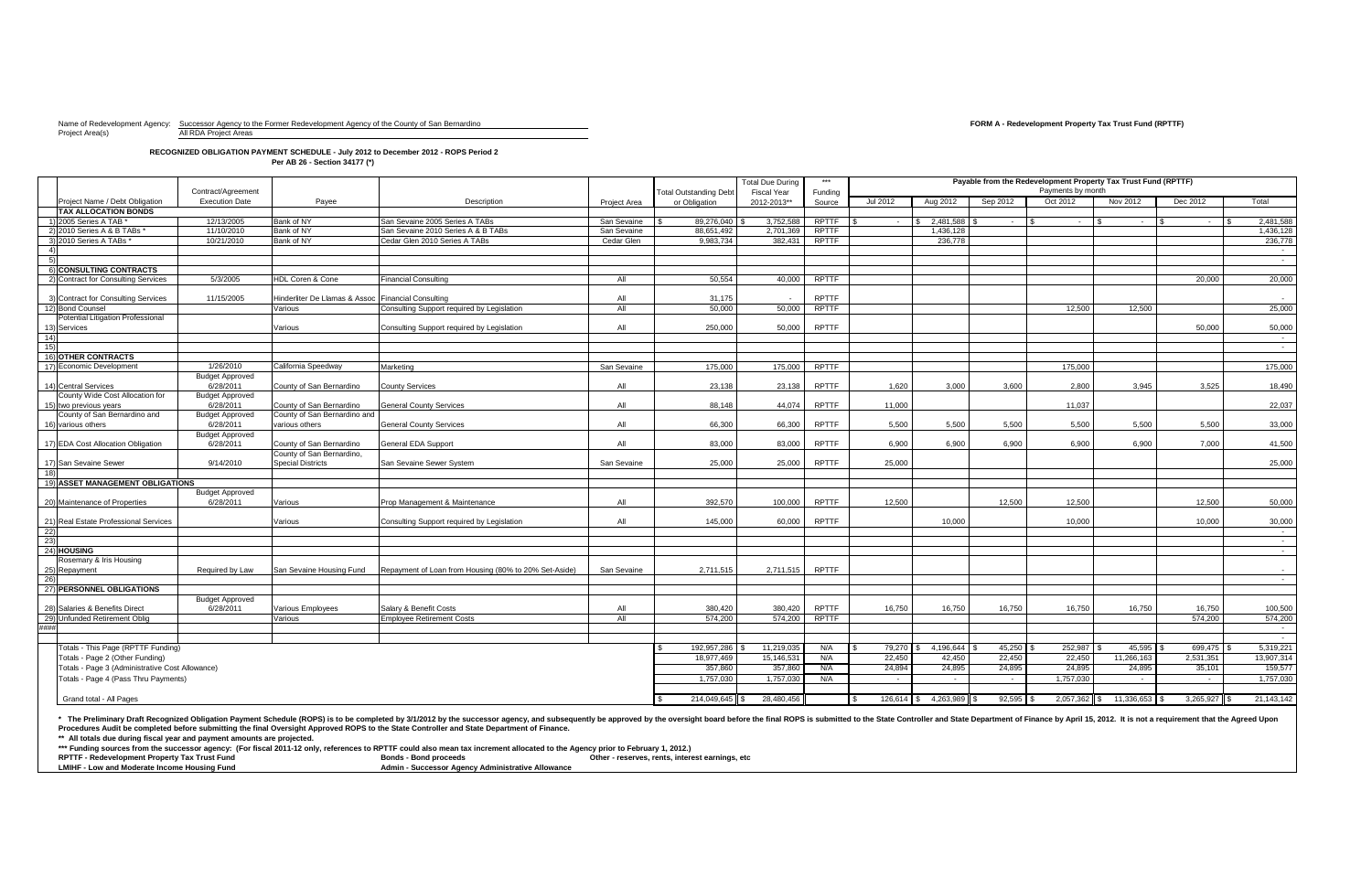**FORM B - All Revenue Sources Other Than Redevelopment Property Tax Trust Fund (RPTTF) FORM B - All Revenue Sources Other Than Redevelopment Property Tax Trust Fund (RPTTF)** Project Area(s) and All RDA Project Areas

**Per AB 26 - Section 34177 (\*) RECOGNIZED OBLIGATION PAYMENT SCHEDULE - July 2012 to December 2012 - ROPS Period 2**

|                  |                                                                        |                           |                                               |                                                                                                                                                                                                                                | <b>Payable from Other Revenue Sources</b><br><b>Total Due During</b> |                                                 |                    |              |                    |             |             |                   |                  |                |            |
|------------------|------------------------------------------------------------------------|---------------------------|-----------------------------------------------|--------------------------------------------------------------------------------------------------------------------------------------------------------------------------------------------------------------------------------|----------------------------------------------------------------------|-------------------------------------------------|--------------------|--------------|--------------------|-------------|-------------|-------------------|------------------|----------------|------------|
|                  |                                                                        | Contract/Agreement        |                                               |                                                                                                                                                                                                                                |                                                                      | <b>Total Outstanding</b>                        | <b>Fiscal Year</b> | Funding      |                    |             |             | Payments by month |                  |                |            |
|                  | Project Name / Debt Obligation                                         | <b>Execution Date</b>     | Payee                                         | Description                                                                                                                                                                                                                    | <b>Project Area</b>                                                  | Debt or Obligation                              | 2012-2013**        | Source **    | Jul 2012           | Aug 2012    | Sep 2012    | Oct 2012          | <b>Nov 2012</b>  | Dec 2012       | Total      |
|                  | <b>INFRASTRUCTURE PROJECTS</b>                                         |                           |                                               |                                                                                                                                                                                                                                |                                                                      |                                                 |                    |              |                    |             |             |                   |                  |                |            |
|                  | 1) City of Fontana                                                     | 5/3/2011                  | City of Fontana                               | Road Improvements                                                                                                                                                                                                              | San Sevaine                                                          | $3,129,365$ \$                                  | 3,129,365          | <b>Bonds</b> | . —                |             | $\sim$      | 1 S<br>$\sim$     | $2,065,947$ \\$  | $\sim$ $-$     | 2,065,947  |
|                  |                                                                        |                           |                                               |                                                                                                                                                                                                                                |                                                                      |                                                 |                    |              |                    |             |             |                   |                  |                |            |
|                  | Transportation - Cherry - Whittram                                     |                           | County of San Bernardino,                     |                                                                                                                                                                                                                                |                                                                      |                                                 |                    |              |                    |             |             |                   |                  |                |            |
|                  | 2) Ave to Foothill (H13630)                                            | 5/3/2011                  | Public Works                                  | Road Improvements                                                                                                                                                                                                              | San Sevaine                                                          | 4,984,776                                       | 4,984,776          | <b>Bonds</b> |                    |             |             |                   | 4,984,776        |                | 4,984,776  |
|                  | Contruction Management for 08/09                                       |                           | County of San Bernardino,                     |                                                                                                                                                                                                                                |                                                                      |                                                 |                    |              |                    |             |             |                   |                  |                |            |
|                  | 3) thru 11/12<br>Cherry @ 110 Interchange                              |                           | Public Works<br>County of San Bernardino,     | <b>Road Improvements</b>                                                                                                                                                                                                       | San Sevaine                                                          | 357,990                                         | 357,990            | <b>Bonds</b> |                    |             |             |                   | 357,990          |                | 357,990    |
|                  | 4) Construction (H13514)                                               | 1/25/2011                 | Public Works                                  | Road Improvements                                                                                                                                                                                                              | San Sevaine                                                          | 3,705,000                                       | 3,705,000          | <b>Bonds</b> |                    |             |             |                   | 3,705,000        |                | 3,705,000  |
| 5)               |                                                                        |                           |                                               |                                                                                                                                                                                                                                |                                                                      |                                                 |                    |              |                    |             |             |                   |                  |                |            |
| 6)               |                                                                        |                           |                                               |                                                                                                                                                                                                                                |                                                                      |                                                 |                    |              |                    |             |             |                   |                  |                | $\sim$ $-$ |
|                  | 7) OTHER CONTRACTS                                                     |                           |                                               |                                                                                                                                                                                                                                |                                                                      |                                                 |                    |              |                    |             |             |                   |                  |                |            |
|                  | 8) Salaries & Benefits Direct                                          | Budget Approved 6/28/2011 | <b>Various Employees</b>                      | Salary & Benefit Costs                                                                                                                                                                                                         | San Sevaine                                                          | 179,400                                         | 179,400            | <b>Bonds</b> | 14,950             | 14,950      | 14,950      | 14,950            | 14,950           | 14,950         | 89,700     |
|                  | 9) Incentive Agreement                                                 | 4/5/2005                  | <b>Mohawk Carpets</b>                         | <b>Business Attraction</b>                                                                                                                                                                                                     | San Sevaine                                                          | 750,000                                         | 110,000            | Other        |                    |             |             |                   | 110,000          |                | 110,000    |
|                  | 10) Legal Consultant                                                   | 12/16/2008                | Goldfarb & Lipman                             | <b>Outside Legal Counsel</b>                                                                                                                                                                                                   | All                                                                  | 205,152                                         | 80,000             | Other        |                    | 20,000      |             |                   | 20,000           |                | 40,000     |
|                  | 11) Contract for Consulting Services                                   | 11/13/2009                | <b>CSG Advisors Inc</b>                       | <b>Financial Consulting</b>                                                                                                                                                                                                    | All                                                                  | 46,528                                          | 40,000             | Other        |                    |             |             |                   |                  | 20,000         | 20,000     |
|                  | 12) County Counsel                                                     | Budget Approved 6/28/2011 | County of San Bernardino                      | <b>Legal Services</b>                                                                                                                                                                                                          | All                                                                  | 100,357                                         | 90,000             | Other        | 7,500              | 7,500       | 7,500       | 7,500             | 7,500            | 7,500          | 45,000     |
|                  |                                                                        |                           |                                               | Audit Contract - Ongoing Audit per Bond                                                                                                                                                                                        |                                                                      |                                                 |                    |              |                    |             |             |                   |                  |                |            |
|                  | 13) Contract for Consulting Services                                   |                           | Various                                       | Documents                                                                                                                                                                                                                      | All                                                                  | 600,000                                         | 20,000             | Other        |                    |             |             |                   |                  | 20,000         | 20,000     |
| (14)             |                                                                        |                           |                                               |                                                                                                                                                                                                                                |                                                                      |                                                 |                    |              |                    |             |             |                   |                  |                |            |
| $\overline{15)}$ |                                                                        |                           |                                               |                                                                                                                                                                                                                                |                                                                      |                                                 |                    |              |                    |             |             |                   |                  |                | $\sim$ $-$ |
|                  | 16) <b>HOUSING</b>                                                     |                           |                                               |                                                                                                                                                                                                                                |                                                                      |                                                 |                    |              |                    |             |             |                   |                  |                |            |
|                  | 17) Housing Consultant                                                 | 4/23/2007                 | Rosenow Spevacek Group Inc Housing Consultant |                                                                                                                                                                                                                                | 4,901                                                                | 4,901                                           |                    | <b>LMIHF</b> |                    |             |             |                   |                  | 4,901          | 4,901      |
|                  | 18) Housing Development Consultant                                     | 6/28/2011                 | Pacific Code Compliance                       | Housing Development Consultant                                                                                                                                                                                                 | 14,000                                                               | 14,000                                          |                    | <b>LMIHF</b> |                    |             |             |                   |                  | 14,000         | 14,000     |
|                  | 19) 50 Replacement Housing Oblig                                       | Required by Law           | Various                                       | Replace housing units removed                                                                                                                                                                                                  | San Sevaine                                                          | 4,900,000                                       | 2,450,000          | <b>LMIHF</b> |                    |             |             |                   |                  | 2,450,000      | 2,450,000  |
|                  |                                                                        |                           |                                               |                                                                                                                                                                                                                                |                                                                      |                                                 |                    |              |                    |             |             |                   |                  |                |            |
|                  | <b>Totals - LMIHF</b>                                                  |                           |                                               |                                                                                                                                                                                                                                |                                                                      | 4,918,901                                       | 2,450,000          |              |                    |             | $\sim$      | $\sim$            | $\sim$ 100 $\mu$ | 2,468,901      | 2,468,901  |
|                  | <b>Totals - Bond Proceeds</b>                                          |                           |                                               |                                                                                                                                                                                                                                |                                                                      | 12,356,531                                      | 12,356,531         |              | 14,950             | 14,950      | 14,950      | 14,950            | 11,128,663       | $14,950$ \ \;  | 11,203,413 |
|                  | Totals - Other                                                         |                           |                                               |                                                                                                                                                                                                                                |                                                                      | 1,702,037                                       | 340,000            |              | 7,500              | 27,500      | 7,500       | 7,500             | 137,500          | $47,500$ \$    | 235,000    |
|                  |                                                                        |                           |                                               |                                                                                                                                                                                                                                |                                                                      |                                                 |                    |              |                    |             |             |                   |                  |                |            |
|                  | Grand total - This Page                                                |                           |                                               |                                                                                                                                                                                                                                |                                                                      | 18,977,469 \$                                   | 15,146,531         |              | $22,450$ \$<br>-\$ | $42,450$ \$ | $22,450$ \$ | $22,450$ \$       | $11,266,163$ \$  | $2,531,351$ \$ | 13,907,314 |
|                  |                                                                        |                           |                                               |                                                                                                                                                                                                                                |                                                                      |                                                 |                    |              |                    |             |             |                   |                  |                |            |
|                  |                                                                        |                           |                                               | The Preliminary Draft Recognized Obligation Payment Schedule (ROPS) is to be completed by 3/1/2012 by the successor agency, and subsequently be approved by the oversight board before the final ROPS is submitted to the Stat |                                                                      |                                                 |                    |              |                    |             |             |                   |                  |                |            |
|                  |                                                                        |                           |                                               | Agreed Upon Procedures Audit be completed before submitting the final Oversight Approved ROPS to the State Controller and State Department of Finance.                                                                         |                                                                      |                                                 |                    |              |                    |             |             |                   |                  |                |            |
|                  | ** All total due during fiscal year and payment amounts are projected. |                           |                                               |                                                                                                                                                                                                                                |                                                                      |                                                 |                    |              |                    |             |             |                   |                  |                |            |
|                  |                                                                        |                           |                                               | *** Funding sources from the successor agency: (For fiscal 2011-12 only, references to RPTTF could also mean tax increment allocated to the Agency prior to February 1, 2012.)                                                 |                                                                      |                                                 |                    |              |                    |             |             |                   |                  |                |            |
|                  | RPTTF - Redevelopment Property Tax Trust Fund                          |                           |                                               | <b>Bonds - Bond proceeds</b>                                                                                                                                                                                                   |                                                                      | Other - reserves, rents, interest earnings, etc |                    |              |                    |             |             |                   |                  |                |            |
|                  | <b>LMIHF - Low and Moderate Income Housing Fund</b>                    |                           |                                               | Admin - Successor Agency Administrative Allowance                                                                                                                                                                              |                                                                      |                                                 |                    |              |                    |             |             |                   |                  |                |            |
|                  |                                                                        |                           |                                               |                                                                                                                                                                                                                                |                                                                      |                                                 |                    |              |                    |             |             |                   |                  |                |            |
|                  | <b>CONTESTED ITEMS WITH DOF</b>                                        |                           |                                               |                                                                                                                                                                                                                                |                                                                      |                                                 |                    |              |                    |             |             |                   |                  |                |            |
|                  | (Not Included in Totals)                                               |                           |                                               |                                                                                                                                                                                                                                |                                                                      |                                                 |                    |              |                    |             |             |                   |                  |                |            |

| Repayment of unspent County General |             |                 |            |              |  |                |                         |            |
|-------------------------------------|-------------|-----------------|------------|--------------|--|----------------|-------------------------|------------|
| <b>Fund Loan Proceeds</b>           | Cedar Glen  | 7,800,000       | 7,800,000  | Other        |  | 7,800,000      |                         | 7,800,000  |
| Repayment of unspent County General |             |                 |            |              |  |                |                         |            |
| <b>Fund Loan Proceeds</b>           | Cedar Glen  | 1,200,000       | 1,200,000  | Other        |  | 1,200,000      |                         | 1,200,000  |
|                                     |             |                 |            |              |  |                |                         |            |
|                                     |             |                 |            |              |  |                |                         |            |
| San Sevaine 2005 Series A TABs      | San Sevaine | 11,400,000      | 11,400,000 | <b>Bonds</b> |  |                | 11,400,000              | 11,400,000 |
|                                     |             |                 |            |              |  |                |                         |            |
|                                     |             |                 |            |              |  |                |                         |            |
| Cedar Glen 2010 Series A TABs       | Cedar Glen  | 4,700,000       | 4,700,000  | <b>Bonds</b> |  |                | 4,700,000               | 4,700,000  |
|                                     |             |                 |            |              |  |                |                         |            |
|                                     |             | $25,100,000$ \$ | 25,100,000 |              |  | $9,000,000$ \$ | $16,100,000$ \$<br>- 35 | 25,100,000 |

| _______________________________               |            |                          |                                                                  |             |                 |            |              |  |                       |                       |            |
|-----------------------------------------------|------------|--------------------------|------------------------------------------------------------------|-------------|-----------------|------------|--------------|--|-----------------------|-----------------------|------------|
| (Not Included in Totals)                      |            |                          |                                                                  |             |                 |            |              |  |                       |                       |            |
|                                               |            |                          |                                                                  |             |                 |            |              |  |                       |                       |            |
| <b>LOAN REPAYMENTS</b>                        |            |                          |                                                                  |             |                 |            |              |  |                       |                       |            |
| <b>County Loan</b>                            | 12/6/2005  | County of San Bernardino | Repayment of unspent County General<br><b>Fund Loan Proceeds</b> | Cedar Glen  | 7,800,000       | 7,800,000  | Other        |  | 7,800,000             |                       | 7,800,000  |
| County Loan                                   | 12/6/2005  | County of San Bernardino | Repayment of unspent County General<br><b>Fund Loan Proceeds</b> | Cedar Glen  | 1,200,000       | 1,200,000  | Other        |  | 1,200,000             |                       | 1,200,000  |
| <b>HOUSING</b>                                |            |                          |                                                                  |             |                 |            |              |  |                       |                       |            |
| 2005 TABS Housing Bonds                       | 12/13/2005 | Bank of NY               | San Sevaine 2005 Series A TABs                                   | San Sevaine | 11,400,000      | 11,400,000 | <b>Bonds</b> |  |                       | 11,400,000            | 11,400,000 |
| <b>INFRASTRUCTURE PROJECTS</b>                |            |                          |                                                                  |             |                 |            |              |  |                       |                       |            |
| 2010 TABs - Cedar Glen Bonds                  | 10/21/2010 | Bank of NY               | Cedar Glen 2010 Series A TABs                                    | Cedar Glen  | 4,700,000       | 4,700,000  | <b>Bonds</b> |  |                       | 4,700,000             | 4,700,000  |
|                                               |            |                          |                                                                  |             |                 |            |              |  |                       |                       |            |
| <b>Grand total - CONTESTED ITEMS WITH DOF</b> |            |                          |                                                                  |             | $25,100,000$ \$ | 25,100,000 |              |  | $9,000,000$ \$<br>∎ ა | 16,100,000 \$<br>I \$ | 25,100,000 |
|                                               |            |                          |                                                                  |             |                 |            |              |  |                       |                       |            |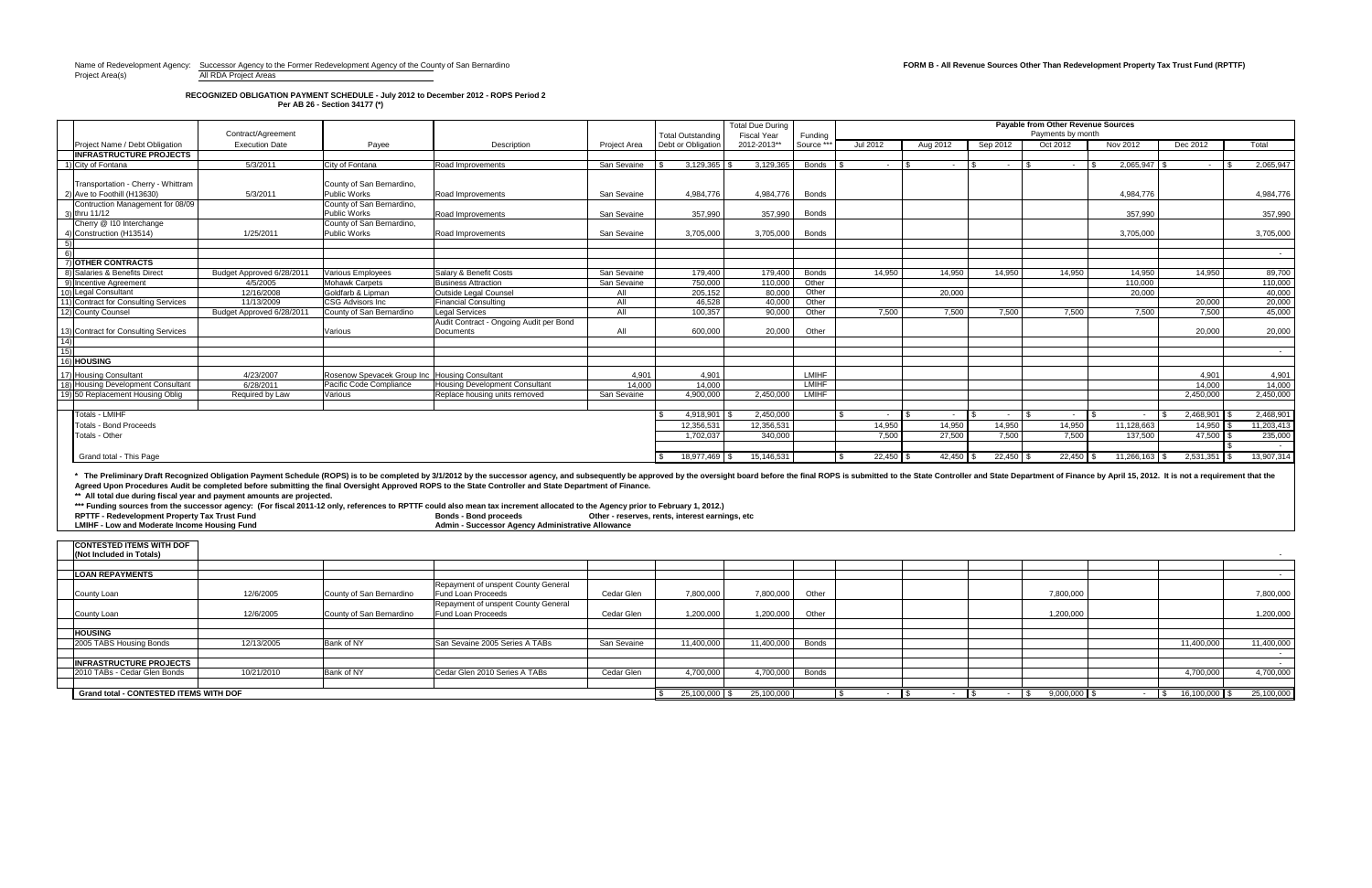Name of Redevelopment Agency: Successor Agency to the Former Redevelopment Agency of the County of San Bernardino **FORM C - Administrative Cost Allowance Paid With Redevelopment Property Tax Trust Fund (RPTTF)** Project Area(s) and All RDA Project Areas

### **RECOGNIZED OBLIGATION PAYMENT SCHEDULE - July 2012 to December 2012 - ROPS Period 2 Per AB 26 - Section 34177 (\*)**

**\*\* All total due during fiscal year and payment amounts are projected.**  \* The Preliminary Draft Recognized Obligation Payment Schedule (ROPS) is to be completed by 3/1/2012 by the successor agency, and subsequently be approved by the oversight board before the final ROPS is submitted to the St April 15, 2012. It is not a requirement that the Agreed Upon Procedures Audit be completed before submitting the final Oversight Approved ROPS to the State Controller and State Department of Finance.

\*\*\* Funding sources from the successor agency: (For fiscal 2011-12 only, references to RPTTF could also mean tax increment allocated to the Agency prior to February 1, 2012.) **RPTTF - Redevelopment Property Tax Trust Fund Bonds - Bond proceeds Other - reserves, rents, interest earnings, etc**

**Admin - Successor Agency Administrative Allowance** 

\*\*\*\* - Administrative Cost Allowance caps are 5% of Form A 6-month totals in 2011-12 and 3% of Form A 6-month totals in 2012-13. The calculation should not factor in pass through payments paid for with RPTTF in Form D.

|                                                                                         |                                   |                              |                                |              | <b>Total Outstanding</b> | <b>Total Due During</b><br><b>Fiscal Year</b> | Funding  | Payable from the Administrative Allowance Allocation ****<br>Payments by month |             |             |             |             |             |                 |  |  |
|-----------------------------------------------------------------------------------------|-----------------------------------|------------------------------|--------------------------------|--------------|--------------------------|-----------------------------------------------|----------|--------------------------------------------------------------------------------|-------------|-------------|-------------|-------------|-------------|-----------------|--|--|
|                                                                                         | Project Name / Debt Obligation    | Payee                        | Description                    | Project Area | Debt or Obligation       | 2012-2013**                                   | Source * | Jul 2012                                                                       | Aug 2012    | Sep 2012    | Oct 2012    | Nov 2012    | Dec 2012    | Total           |  |  |
|                                                                                         |                                   |                              |                                |              |                          |                                               |          |                                                                                |             |             |             |             |             |                 |  |  |
|                                                                                         | Services & Supplies (200 Appr     | County of San Bernardino and |                                |              |                          |                                               |          |                                                                                |             |             |             |             |             |                 |  |  |
|                                                                                         | $1)$ Unit)                        | various others               | <b>General County Services</b> | All          | 51,180                   | 51,180                                        | Admin    | 5,240                                                                          | 5,240       | 5,240       | 5,240       | 5,240       | 5,246       | 31,446          |  |  |
|                                                                                         | 2) Professional Services          | <b>Various Contracts</b>     | <b>General County Services</b> | All          | 118,000                  | 118,000                                       | Admin    | 5,581                                                                          | 5,582       | 5,582       | 5,582       | 5,582       | 5,582       | 33,491          |  |  |
|                                                                                         | 3) Salaries & Benefits Non-Direct | Various Employees            | Salary & Benefit Costs         | All          | 153,280                  | 153,280                                       | Admin    | 12,773                                                                         | 12,773      | 12,773      | 12,773      | 12,773      | 12,773      | 76,640          |  |  |
|                                                                                         | 4) Copier Service                 | Xerox                        | Monthly Copier Rental          | All          | 15,000                   | 15,000                                        | Admin    | 1,300                                                                          | 1,300       | 1,300       | 1,300       | 1,300       | 1,300       | 7,800           |  |  |
|                                                                                         | 5) Office Rent                    | County of San Bernardino     | Office Space                   | All          | 20,400                   | 20,400                                        | Admin    |                                                                                |             |             |             |             | 10,200      | 10,200          |  |  |
| 6)                                                                                      |                                   |                              |                                |              |                          |                                               |          |                                                                                |             |             |             |             |             | $\sim$ $-$      |  |  |
| $\left( 7\right)$                                                                       |                                   |                              |                                |              |                          |                                               |          |                                                                                |             |             |             |             |             | $\sim$ $-$      |  |  |
| 8)                                                                                      |                                   |                              |                                |              |                          |                                               |          |                                                                                |             |             |             |             |             | $\sim$ $-$      |  |  |
| 9)                                                                                      |                                   |                              |                                |              |                          |                                               |          |                                                                                |             |             |             |             |             | $\sim 10^{-11}$ |  |  |
| $\overline{10)}$                                                                        |                                   |                              |                                |              |                          |                                               |          |                                                                                |             |             |             |             |             | $\sim 10^{-11}$ |  |  |
|                                                                                         |                                   |                              |                                |              |                          |                                               |          |                                                                                |             |             |             |             |             | $\sim 10$       |  |  |
| $\frac{11}{12}$<br>$\frac{12}{13}$                                                      |                                   |                              |                                |              |                          |                                               |          |                                                                                |             |             |             |             |             | $\sim 10^{-11}$ |  |  |
|                                                                                         |                                   |                              |                                |              |                          |                                               |          |                                                                                |             |             |             |             |             | $\sim 10^{-11}$ |  |  |
|                                                                                         |                                   |                              |                                |              |                          |                                               |          |                                                                                |             |             |             |             |             | $\sim$ $-$      |  |  |
|                                                                                         |                                   |                              |                                |              |                          |                                               |          |                                                                                |             |             |             |             |             | $\sim 10^{-11}$ |  |  |
| $\frac{13}{14}$<br>$\frac{15}{16}$<br>$\frac{17}{18}$                                   |                                   |                              |                                |              |                          |                                               |          |                                                                                |             |             |             |             |             | $\sim 100$      |  |  |
|                                                                                         |                                   |                              |                                |              |                          |                                               |          |                                                                                |             |             |             |             |             | $\sim 10^{-1}$  |  |  |
|                                                                                         |                                   |                              |                                |              |                          |                                               |          |                                                                                |             |             |             |             |             | $\sim 100$      |  |  |
|                                                                                         |                                   |                              |                                |              |                          |                                               |          |                                                                                |             |             |             |             |             | $\sim$          |  |  |
|                                                                                         |                                   |                              |                                |              |                          |                                               |          |                                                                                |             |             |             |             |             | $\sim 10^{-1}$  |  |  |
| <u>  19  20  20  20  20  20  20  20  20  20</u><br>  20  20  20  20  20  20  20  20  20 |                                   |                              |                                |              |                          |                                               |          |                                                                                |             |             |             |             |             | $\sim 10^{-11}$ |  |  |
|                                                                                         |                                   |                              |                                |              |                          |                                               |          |                                                                                |             |             |             |             |             | $\sim$ $-$      |  |  |
|                                                                                         |                                   |                              |                                |              |                          |                                               |          |                                                                                |             |             |             |             |             | $\sim 10$       |  |  |
|                                                                                         |                                   |                              |                                |              |                          |                                               |          |                                                                                |             |             |             |             |             | $\sim 10^{-1}$  |  |  |
|                                                                                         |                                   |                              |                                |              |                          |                                               |          |                                                                                |             |             |             |             |             | $\sim$ $-$      |  |  |
|                                                                                         |                                   |                              |                                |              |                          |                                               |          |                                                                                |             |             |             |             |             | $\sim 10^{-11}$ |  |  |
|                                                                                         |                                   |                              |                                |              |                          |                                               |          |                                                                                |             |             |             |             |             | $\sim 10^{-11}$ |  |  |
|                                                                                         |                                   |                              |                                |              |                          |                                               |          |                                                                                |             |             |             |             |             | $\sim$ $-$      |  |  |
|                                                                                         |                                   |                              |                                |              |                          |                                               |          |                                                                                |             |             |             |             |             | $\sim 10^{-11}$ |  |  |
|                                                                                         |                                   |                              |                                |              |                          |                                               |          |                                                                                |             |             |             |             |             | $\sim 10^{-1}$  |  |  |
|                                                                                         |                                   |                              |                                |              |                          |                                               |          |                                                                                |             |             |             |             |             | $\sim 10^{-1}$  |  |  |
|                                                                                         |                                   |                              |                                |              |                          |                                               |          |                                                                                |             |             |             |             |             | $\sim 100$      |  |  |
|                                                                                         |                                   |                              |                                |              |                          |                                               |          |                                                                                |             |             |             |             |             | $\sim 100$      |  |  |
|                                                                                         |                                   |                              |                                |              |                          |                                               |          |                                                                                |             |             |             |             |             |                 |  |  |
|                                                                                         | <b>Totals - This Page</b>         |                              |                                |              | $357,860$ \$<br>\$       | 357,860                                       |          | $24,894$ \$                                                                    | $24,895$ \$ | $24,895$ \$ | $24,895$ \$ | $24,895$ \$ | $35,101$ \$ | 159,577         |  |  |